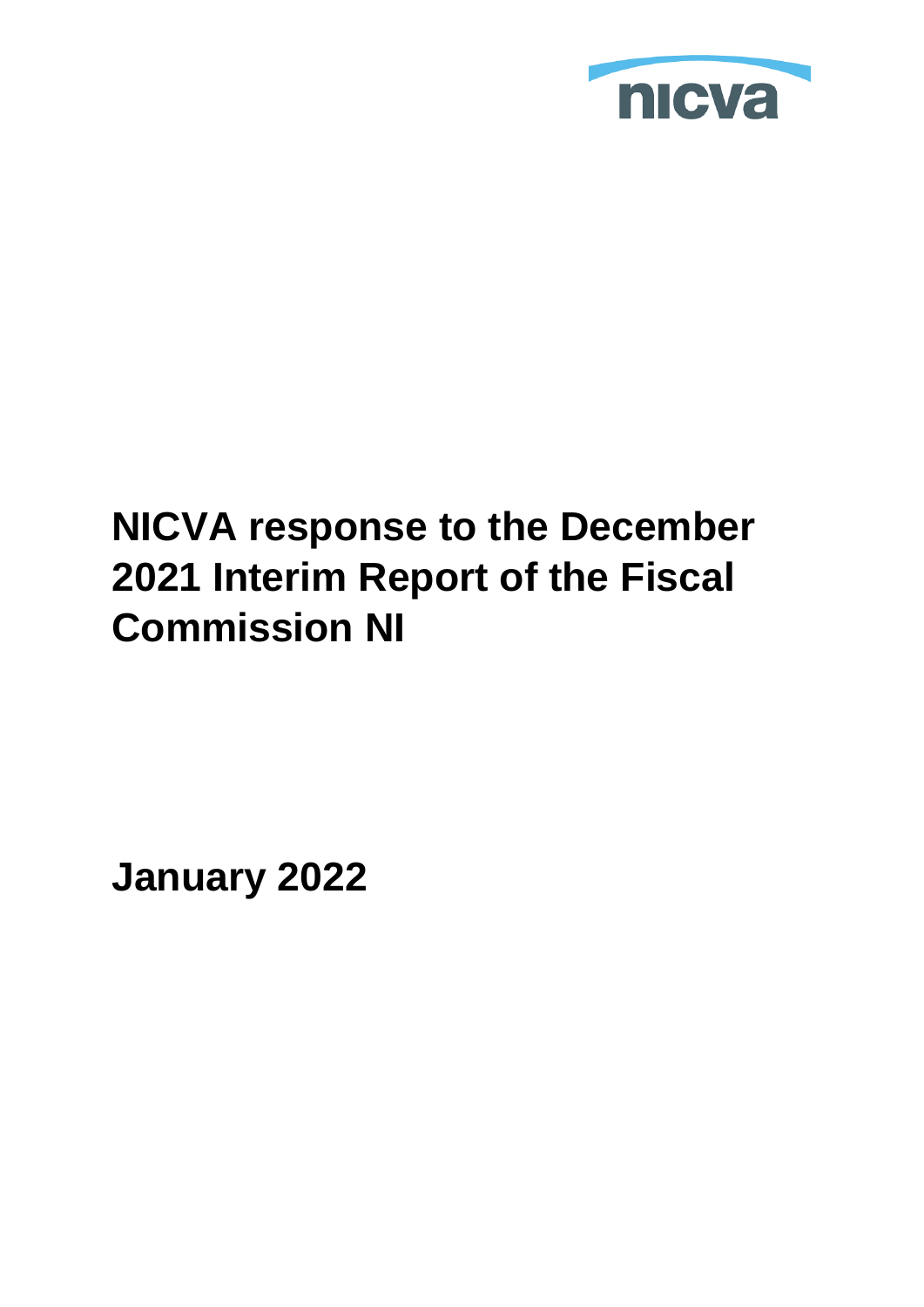# **NICVA response to the December 2021 Interim Report of the Fiscal Commission NI**

#### **Background**

NICVA is the umbrella body for the voluntary, community and social enterprise (VCSE) sector in Northern Ireland with over 1100 members, who provide a wide range of services and activities for public benefit. These range from health, social care, and emergency services; advice and counselling, community development and peace-building; to environmental, arts, and sporting activities. NICVA's database of VCSE sector organisations holds records of over 6,100 organisations employing over 53,000 people across Northern Ireland. For further details on the NI VCSE sector visit NICVA 'State of the Sector' resource at - <https://www.nicva.org/stateofthesector>

#### **General Comments**

NICVA welcomes the establishment of the Fiscal Commission NI and its Interim Report as an important contribution to encouraging debate and consideration of the case for increasing the fiscal powers available to the NI Assembly, particularly at a time when NI public budgets are under enormous pressure and struggling to meet our society's needs. NICVA recognised the importance of fiscal devolution for the future well-being of NI society back in 2013, when through its Centre for Economic Empowerment (CEE) project it commissioned PwC to carry out a review of the Assembly's Fiscal Powers. (See - [cee\\_fiscal\\_powers\\_report\\_2013.pdf \(nicva.org\)](https://www.nicva.org/sites/default/files/d7content/attachments-resources/cee_fiscal_powers_report_2013.pdf) ). This latest report by the Fiscal Commission NI reaffirms many of the conclusions and recommendations of PwC's report, which there is an even more pressing case to consider given our current public expenditure challenges.

#### **QUESTION 1 – Do you agree with our understanding and representation of why fiscal devolution might be considered important and the contemporary context of Northern Ireland, as described in Chapter 1?**

*If you disagree, can you explain where your analysis differs? Are there additional factors that we should also consider?* 

NICVA agrees with the Commission's arguments for considering fiscal devolution, namely to address why, while NI government is spending 20% more per head and receiving 15% less tax revenue than the UK average, NI remains substantially poorer than the UK as a whole with lower than UK average earnings and lower productivity. Given this and the fact the NI Assembly decides how £9 out of every £10 of public NI funding is spent, but only takes responsibility for how £1 in every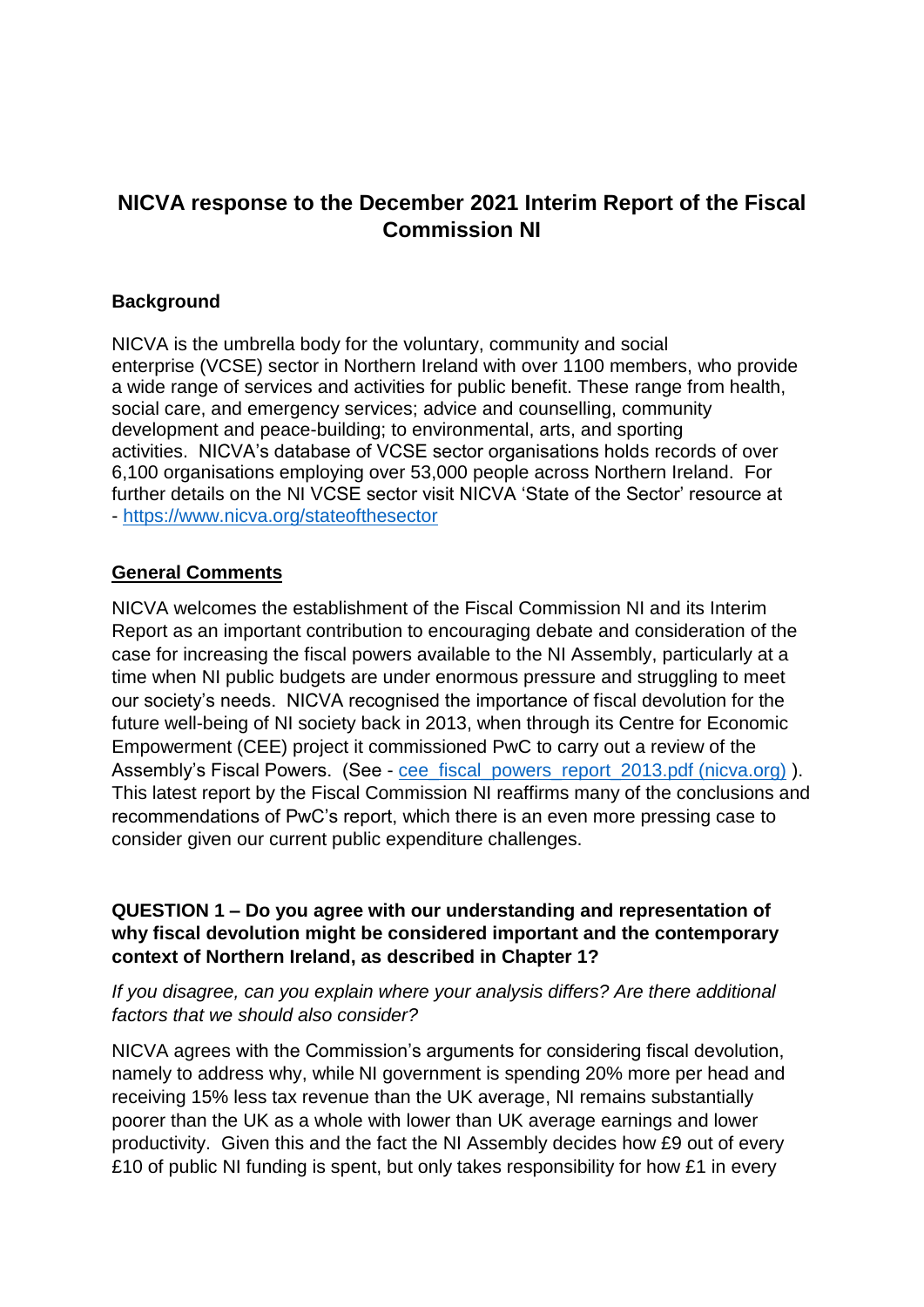£20 of NI revenue is raised, shows there is both ample scope and an urgent need to consider how devolved fiscal powers could put NI on a more sustainable financial footing.

## **QUESTION 2 - Do you agree with our understanding and our representation of the current Northern Ireland context?**

#### *If you disagree, can you explain in relation to which aspects?*

NICVA generally agrees with the report's representation of the current NI context particularly in relation to the challenges outlined above. To these challenges could be added: financial pressure to deal with the current crisis in the NI health service and future growing demand; coping with the additional pressures of the Covid-19 pandemic; and dealing with the financial fallout of EU Exit, such as the expected net loss of substantial sums of NI domestic public funding, previously available under the funding allocations provided by EU structural funds and other EU funding, and not replaced in quantity or kind by new UK funding.<sup>1</sup>

# **QUESTION 3 - Do you agree with our analysis of the suitability or otherwise for devolution of the individual taxes listed in Chapter 4?**

#### *If you disagree, can you explain where you own analysis may differ and how?*

NICVA would broadly support the Commission's analysis of the suitability or otherwise of devolution for the individual taxes listed in Chapter 4. We note the report identifies Income tax, Stamp duty, Air Passenger Duty, and Landfill Tax, as amongst the taxes most worthy of consideration for fiscal devolution, mirroring recommendations made in the NICVA-commissioned 2013 report. We would also highlight in relation to devolving Income Tax, that the 2013 PwC report identified possible downsides to this, due to "*considerable uncertainty about the extent of responsiveness on the part of employees to tax rates,"* as well as the possible knockon requirements under EU law for consequent deductions in the Northern Ireland funding block<sup>2</sup>. Post-Brexit, and under the NI protocol arrangements, we are unsure whether the latter remains a consideration but may be something the Commission may wish to consider. Also, the Commission's report highlights at para 3.2.15 that any gain in revenue from devolving income tax in Scotland has to be weighed against the gains it would have received under the Barnett formula from increased UK level income tax revenue. A similar consideration needs to be fully considered

1

<sup>1</sup> <https://www.bbc.co.uk/news/uk-northern-ireland-59972847>

<sup>2</sup> From the 2013 NICVA-commissioned PwC report on NI Fiscal Powers - "*At the same time, there are other significant considerations relating to whether Income Tax should be devolved. For example, there is considerable uncertainty about the extent of responsiveness on the part of employees to tax rates. Additionally, as in other cases of tax devolution, EU law would require a deduction to be made from the Northern Ireland funding block and for that deduction to be indexed over time. If the indexing method chosen was that of the % change in Income Tax revenues in the whole of the UK this begs the question whether the future performance of the Northern Ireland economy makes it likely the actual growth in Income Tax revenues would exceed the deduction. This creates the risk that Income Tax deduction would lead to the Assembly having less resources in the future*."